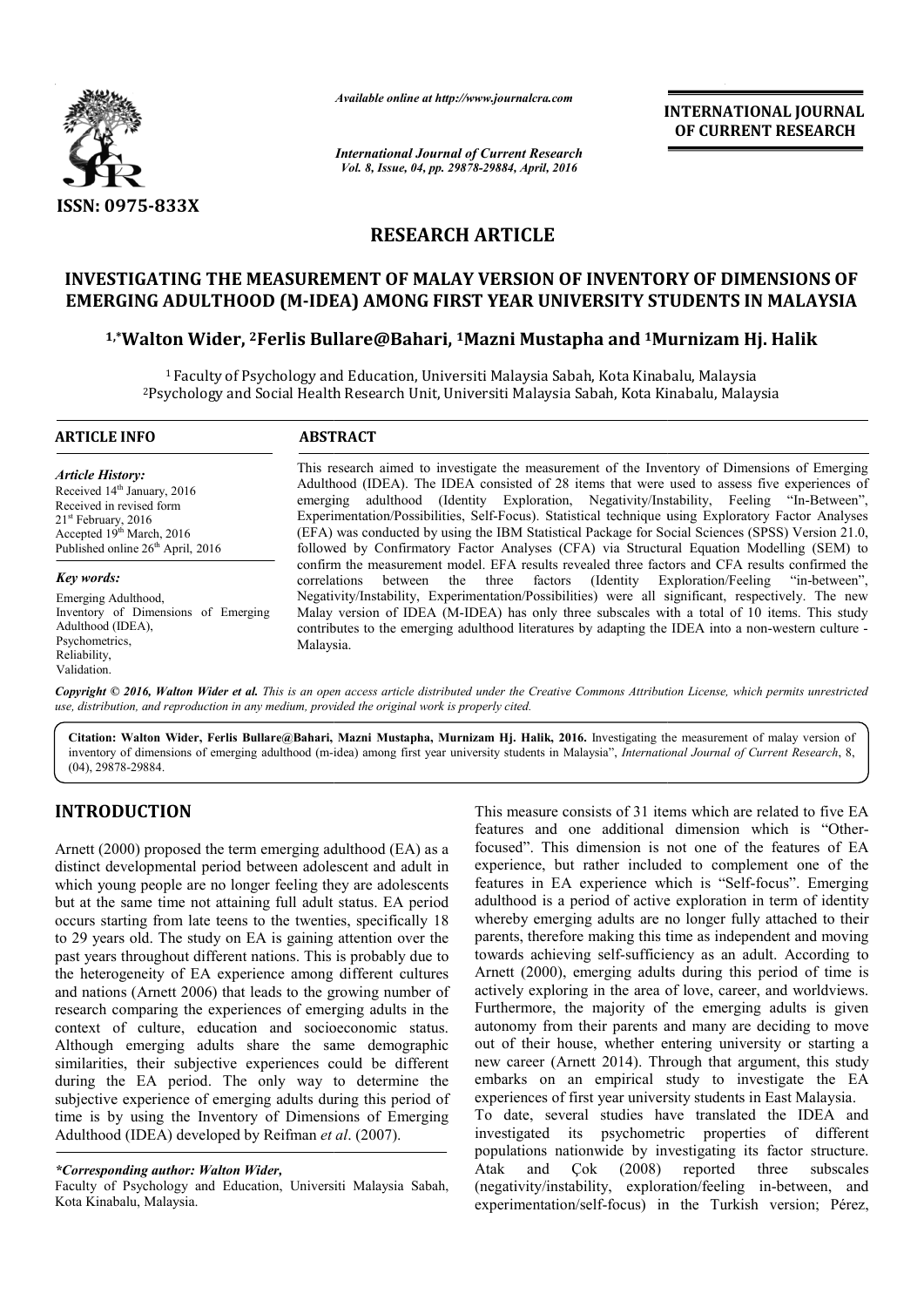Cumsille, and Martínez (2008) reported four subscales (identity exploration/feeling in-between, negativity/instability, experimentation/possibilities, and self/other-focused) in the Chilean Version; Lisha *et al*. (2014) excluded two of the subscales (instability and other-focused) and reported three subscales (identity exploration, experimentation/possibilities, and independence) in the sample of 'at-risk' latino; Dutra-Thomé (2013) reported five subscales (identity exploration, experimentation/possibilities, negativity/instability, selffocused, feeling in-between, and other-focused) in the Brazilian sample; Hill *et al*. (2015) reported six subscales (selffocus, negativity/instability, exploration: sense of self, exploration: future self, experimentation/possibilities, and other-focus) in the Dutch Sample.

To the author's knowledge, no study has been done to investigate the psychometric properties of IDEA among Asian sample, although research on EA topic has been conducted in several Asian countries such India (*see* Seiter 2009), China (*see* Nelson *et al*. 2004), Japan (*see*Rosenberger 2007; Crocetti *et al*. 2015), Taiwan (*see* Yang 1999), Malaysia (*see* Wider *et al*. 2015). EA theory was initially argued as a phenomenon which only experienced by the western and industrialized societies that promote individualistic culture; but now it has been widely accepted as a growing number of researches are conducted outside the norm and conclude that EA exists in a minority, non-western, traditional, and collectivist culture.

Nonetheless, the subjective experience of EA is different across cultures (Atak 2011) and this brings about a whole new important area to study in the EA topic. Adding to that, research on EA is currently focusing on comparing the perceptions of EA experience among different groups that have different demography characteristics, education and occupational systems, developmental contexts and political rules.

The importance of IDEA in examining EA experiences has been recognized nationwide by many researchers, all the more, several studies have adapted the IDEA to be used in own culture. Nevertheless, a valid Malay version of IDEA is still not available. There is still an ambiguity in Malaysia regarding the concept of EA due to lacking of research on EA topic (Baptist *et al*. 2012). Therefore, the present study aims to validate the IDEA and expects that many individuals, especially the counsellors who work with emerging adult clients, particularly first year university students will benefit from having a valid Malay version of IDEA.

## **Methodology**

This study aims to adapt the IDEA into Malaysian culture. The data for this research was taken from an ongoing study on university adjustment among first year students in East Malaysia.

## **Participants**

A total of 700 questionnaires was administered to the first year students using a convenience sampling technique in one of the public universities in East Malaysia. From that, a total of 568

usable responses was gathered with a response rate of 81.1%. The majority of the respondents are aged between 21-23 (65%) and female (63.2%). The mean age is 20.81 with a standard deviation of 0.903. Table 1 presents the respondents' profile.

|  |  | <b>Table 1. Respondents' Profile</b> |  |  |
|--|--|--------------------------------------|--|--|
|--|--|--------------------------------------|--|--|

|           | Frequency $(N=568)$ | Percentage $(\% )$ |  |  |
|-----------|---------------------|--------------------|--|--|
| Age       |                     |                    |  |  |
| $18-20$   | 188                 | 33.1               |  |  |
| $21 - 23$ | 369                 | 65.0               |  |  |
| 24-26     | 11                  | 19                 |  |  |
| Gender    |                     |                    |  |  |
| Male      | 209                 | 36.8               |  |  |
| Female    | 359                 | 63.2               |  |  |

### **Measures**

The original scale was translated to Malay language by using the 'standard' back translation technique (Tamanini *et al*. 2003). This technique consisted of four steps: firstly the scale was translated to Malay language by the first translator; second, the translated scale was again sent to the second translator to translate the Malay language scale back to English language. Thirdly, an adjustment session was conducted between the translators and research team to finalize the Malay version of the scale. During the last stage, the translated scale was undergone a pre-test among the targeted population. The questionnaire booklet consists of five sections, whereby section A consisted of demographic questions, Section B to D were not used in this study, whereas Section E was related to IDEA. All 31 items of IDEA by Reifman *et al*. (2007) was used, but for the purpose of analyses, only 28 items were used, meanwhile three items from other-focused sub-scale was excluded. Respondents were instructed to think about this time in their life, focusing on present time, and the last few years and the coming few years. They responded by using four scales from one (strongly disagree) to four (strongly agree).

## **Statistical Analysis**

Firstly, data were analysed by using the Statistical Package of Social Sciences (SPSS) version 20.0 software. The Exploratory Factor Analysis (EFA) was carried out to test the construct validity of IDEA by means of Principal Component Analysis (PCA). Prior to that, the Kaiser-Meyer-Olkine (KMO) and Bartlett's test of sphericity were performed in order to ensure the sample size was adequate. KMO value must be more than 0.60 and Bartlett's test of sphericity is at the significant pvalue of below 0.05 (Kaiser 1974). In extracting the components, the components with eigenvalues of over 1 were retained followed by Varimax rotation in order to optimize the factor loadings on the extracted components. Factor loadings of more than 0.5 were used.

In order to confirm the measurement model, Confirmatory Factor Analysis (CFA) was executed via structural equation modelling (SEM) technique using analysis of moment structures (AMOS) version 21 software, the overall goodnessof-fit indices were also determined for the measurement model. The last analyses were performed to examine the correlation between factors.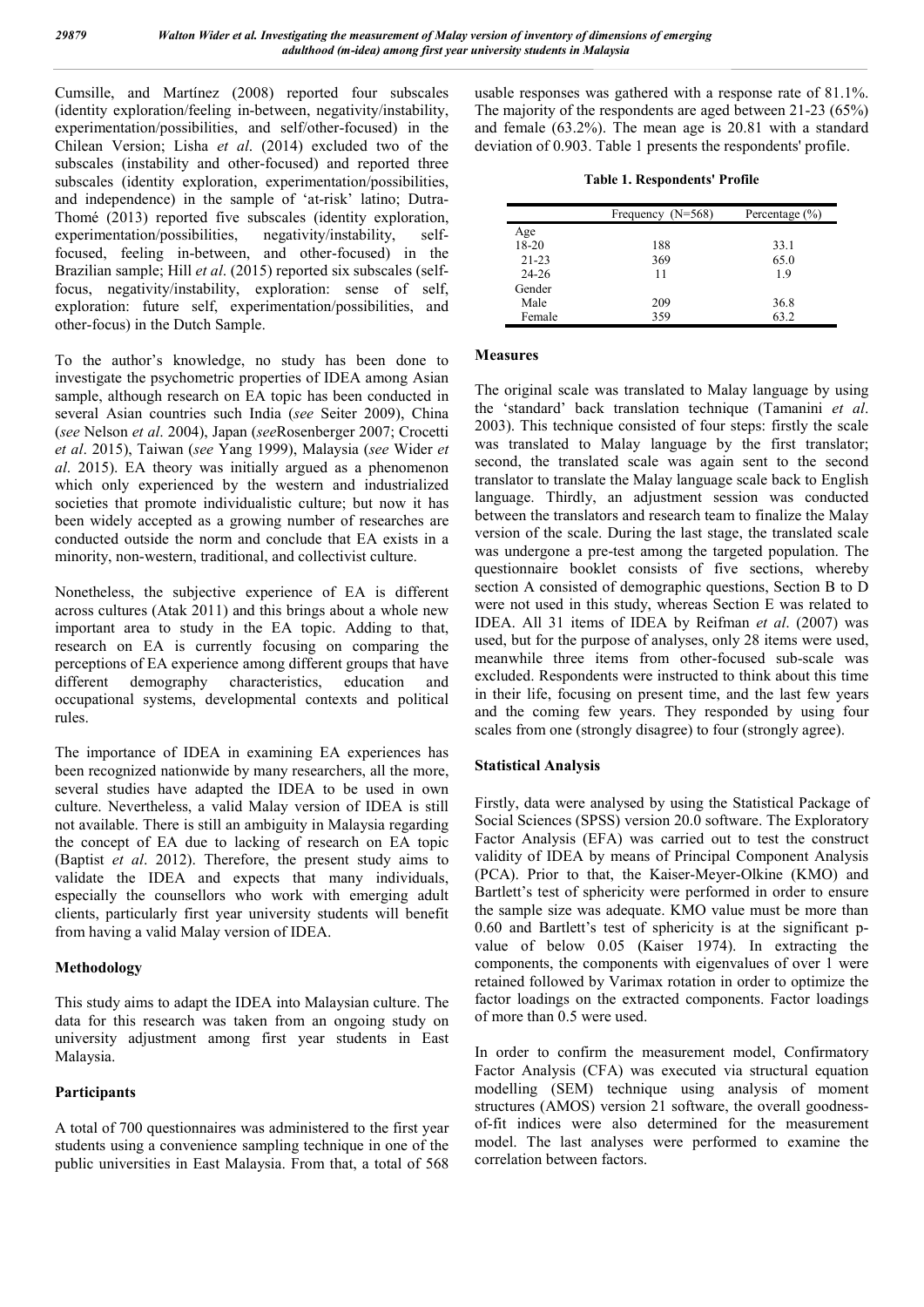## **RESULTS**

## **Exploratory Factor Analysis (EFA)**

Based on table 2, the EFA results revealed three factors with eigenvalues of over 1 which explained approximately 56.45% of the variance. The KMO value was 0.923, suggesting an adequate sampling and Bartlett's Test of Sphericity =  $4083.626$ , and significance = 0.000. As a result of EFA, Eight items (5, 6, 10, 12, 15, 21, 23, and 31) were deleted because the factor loadings were lower than 0.50.

The first factor consists of items from the combination of The first factor consists of items from the combination of Identity Exploration, Possibilities, Self-focused and Feeling "In-between" dimensions in the original scale. A second factor consists of items from Instability dimension. Third factor consists of items from Possibilities d between" dimensions in the original scale.<br>sists of items from Instability dimension<br>sists of items from Possibilities dimension.

#### **Confirmatory Factor Analyses (CFA)**

With regards to CFA, due to small coefficients of absolute value below 0.50, five items (7, 16, 22, 24, and 30) were deleted from factor 1; whereas three items (3, 8, and 20) were deleted from factor 2. The final model is shown in figure 1. Table 3 shows the comparison of factor loadings for EFA and CFA, all items is loaded heavily in their respective factor ranged from 0.656 to 0.763 in EFA, thus fulfilling the threshold point suggested by Hair *et al*. (2010) above 0.50. With regards to CFA, due to small coefficients of absolute value below 0.50, five items  $(7, 16, 22, 24,$  and 30) were deleted from factor 1; whereas three items  $(3, 8,$  and  $20)$  were deleted from factor 2. The final mo

| No. | Original scale | <b>IDEA</b> items                                              |        | $\overline{c}$ | 3     |
|-----|----------------|----------------------------------------------------------------|--------|----------------|-------|
| 28  | IE             | Time of learning to think yourself                             | .753   |                |       |
| 30  | <b>FIB</b>     | Time of gradually becoming an adult                            | .744   |                |       |
| 25  | <b>IE</b>      | Time of planning the future                                    | .744   |                |       |
| 27  | IE             | Time of seeking a sense of meaning                             | .719   |                |       |
| 29  | <b>FIB</b>     | Time of feeling adult in some ways but not others              | .711   |                |       |
| 26  | IE             | Time of deciding on your own beliefs and values                | .678   |                |       |
| 22  | <b>SF</b>      | Time of focusing on yourself                                   | .643   |                |       |
| 24  | <b>IE</b>      | Time of being not sure whether you have reached full adulthood | .582   |                |       |
| 16  | POS            | Time of open choices                                           | .518   |                |       |
| 7   | <b>SF</b>      | Time of independence                                           | .511   |                |       |
| 8   | <b>INS</b>     | Time of high pressure                                          |        | .780           |       |
| 11  | <b>INS</b>     | Time of confusion                                              |        | .758           |       |
| 9   | <b>INS</b>     | Time of instability                                            |        | .748           |       |
| 20  | <b>INS</b>     | Time of feeling restricted                                     |        | .723           |       |
| 3   | <b>INS</b>     | Time of feeling stressed out                                   |        | .641           |       |
| 2   | <b>POS</b>     | Time of trying out new things                                  |        |                | .763  |
|     | <b>POS</b>     | Time of exploration                                            |        |                | .754  |
| 4   | POS            | Time of experimentation                                        |        |                | .656  |
|     |                | Eigenvalues                                                    | 6.468  | 2.559          | 1.134 |
|     |                | % of variance                                                  | 35.935 | 14.215         | 6.300 |
|     |                | % of cumulative variance                                       | 35.935 | 50.150         | 56.45 |

**Table 2. EFA results**

Notes: IE=identity exploration; SF=self-focused; FIB=feeling "in-between"; POS=possibilities; INS=instability



IE=identity exploration; SF=self-focused; FIB=feeling "in-between"; POSS=possibilities; INSTA=instability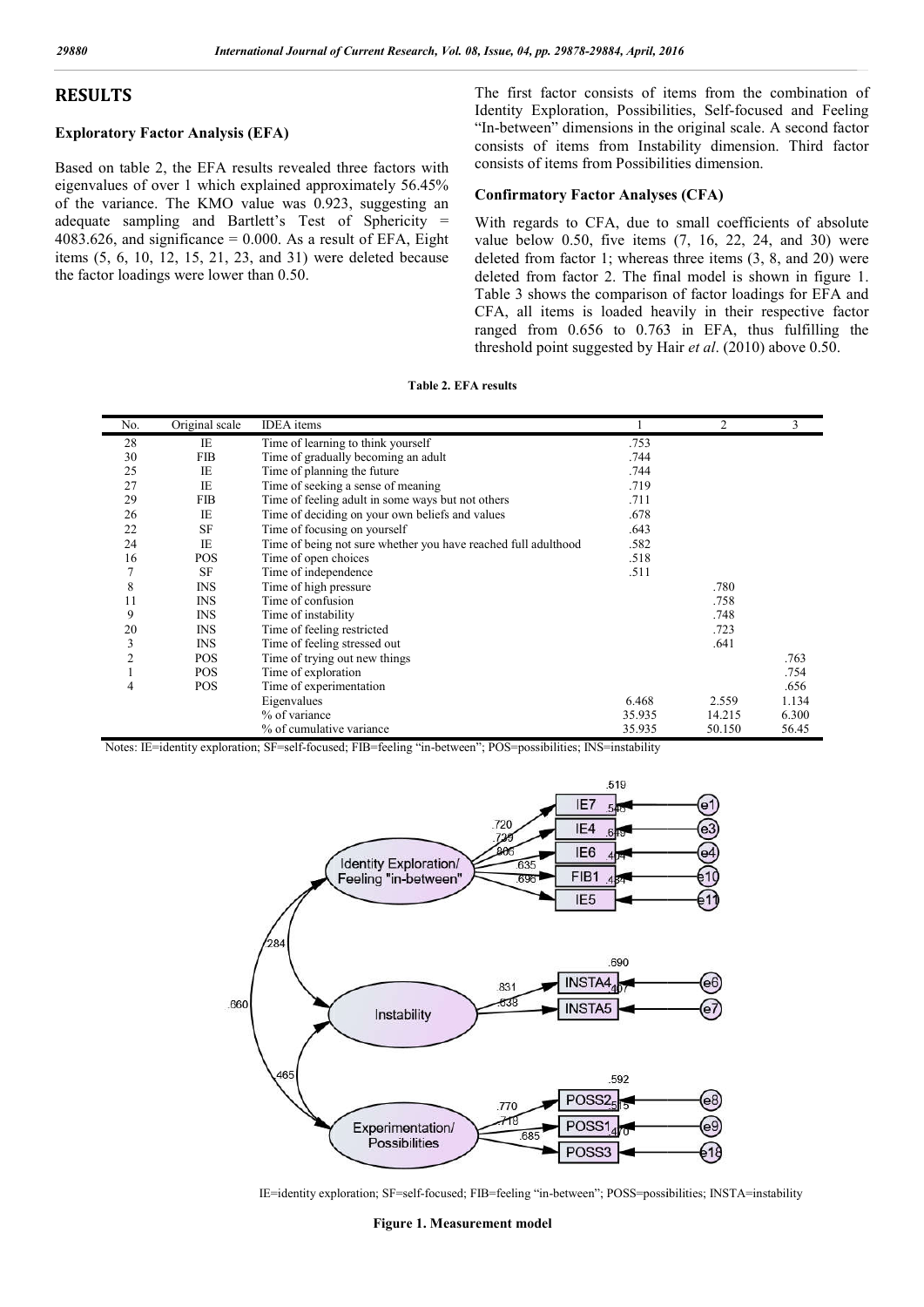#### **Table 3. Item Factor Loadings**

| Measure                                              | Label             | EFALoadings | CFALoadings |
|------------------------------------------------------|-------------------|-------------|-------------|
| Exploration/Feeling "in-between" ( $\alpha$ = 0.841) |                   |             |             |
| Time of learning to think for yourself?              | IE7               | 0.753       | 0.720       |
| Time of planning the future?                         | IE <sub>4</sub>   | 0.744       | 0.739       |
| Time of deciding on your own beliefs and values?     | IE6               | 0.719       | 0.806       |
| Time of feeling adult in some ways but not others?   | FIB1              | 0.711       | 0.635       |
| Time of seeking a sense of meaning?                  | IE5               | 0.678       | 0.696       |
| Instability ( $\alpha$ = 0.692)                      |                   |             |             |
| Time of instability?                                 | <b>INSTA4</b>     | 0.748       | 0.831       |
| Time of high pressure?                               | <b>INSTA5</b>     | 0.758       | 0.638       |
| Experimentation/Possibilities ( $\alpha$ = 0.767)    |                   |             |             |
| Time of exploration?                                 | POSS <sub>2</sub> | 0.763       | 0.770       |
| Time of many possibilities?                          | POSS <sub>1</sub> | 0.754       | 0.718       |
| Time of experimentation?                             | POSS3             | 0.656       | 0.685       |

Notes: Kaiser-Meyer-Olkin Measure of Sampling Adequacy = 0.923; Bartlett's Test of Sphericity = 4083.626; Significance = 0.000 IE=identity exploration; FIB=feeling "in-between"; POSS=possibilities; INSTA=instability

#### **Table 4. Reliability analysis and Mean**

| Constructs                                | CR    | AVE.  | Mean |
|-------------------------------------------|-------|-------|------|
| Identity exploration/Feeling "in-between" | 0.844 | 0.520 | 3.29 |
| Instability                               | 0.705 | 0.549 | 2.57 |
| Possibilities                             | 0.769 | 0.526 | 3.09 |

#### **Table 5. Goodness-of-fit indices for measurement model**

|                    | $-4$<br>∼ | df        | $x^2$ /df     | CFI   | GFI   | NFI   | <b>RMSEA</b> | PNF!  | PCFI  |
|--------------------|-----------|-----------|---------------|-------|-------|-------|--------------|-------|-------|
| Recommended values | N/A       | N/A       | $3.0^{\circ}$ | > 0.9 | 0.9   | 0.9   | 0.08         | 0.5   | - U.S |
| Model values       | 65.49     | າາ<br>ے ر | 2.047         | 0.983 | 0.977 | 0.967 | 0.043        | 0.688 | 0.699 |
|                    |           |           |               |       |       |       |              |       |       |

#### **Table 6. Correlations between variables**

|                                            |      |               | Estimate |       |       |          |
|--------------------------------------------|------|---------------|----------|-------|-------|----------|
| Identity exploration/ Feeling "in-between" | <--> | Instability   | 0.107    | 0.021 | 5.061 | $0.000*$ |
| Identity exploration/ Feeling "in-between" | <--> | Possibilities | 0.205    | 0.021 | 9.664 | $0.000*$ |
| Instability                                | <--> | Possibilities | 0.193    | 0.026 | 7.420 | $0.000*$ |

Therefore, the construct could be considered as onedimensional and factorially idiosyncratic. The lowest loading is item POSS3 'time of experimentation' and the highest loading is POSS2 'time of exploration'. Whereby the standardized factor loadings for CFA shows that the item ranged from 0.638-0.806. The lowest loading is FIB1 'time of feeling adult in some way but not others', and highest loading is item IE6 'time of deciding on your own beliefs and values'. The composite reliability (CR) and average variance extracted (AVE) were calculated for each construct in order to determine the reliability.

According to Hair *et al*. (2010), the threshold value for AVE must be above 0.50 and CR above 0.70. Based on the reliability analysis is shown in the table 4, the AVE value for all construct ranged from 0.520 and 0.549, whereas the CR value ranges from 0.705 and 0.844. Thus, the convergent validity of the overall model is sufficient. The highest mean is Identity exploration/Feeling "in-between" with 3.29, followed by Experimentation/Possibilities with 3.09, and lastly Instability with 2.57.There is no single universally accepted fix index in assessing the overall goodness-of-fit indices for the measurement model (Suki, 2014). Based on table 5, the  $x^2$  of the model was 65.49 with 32 degrees of freedom  $(x^2/df =$ 2.047). The indices value for comparative fit index (CFI),

goodness of fit index (GFI), and normed fit index (NFI) were above 0.90 and root mean square error of approximation (RMSEA) is below 0.08 (Byrne, 2001). Thus, the hypothesized model was a good fit and acceptable.

#### **Correlation Analysis**

Table 6 shows the correlation results between constructs. All constructs were correlated less than 1 and were statistically significant at the  $p<0.01$  level, thus affirming a positive correlation among constructs. All dimensions of EA should be positively interrelated (Crocetti *et al*., 2015). Identity exploration/ Feeling "in-between" have the highest correlation with Possibilities ( $r = 0.205$ ,  $p=0.000$ ), followed by correlation between Instability and Possibilities ( $r = 0.193$ ,  $p=0.000$ ), whereas Identity exploration/ Feeling "in-between" and Instability shows the least correlation ( $r = 0.107$ ,  $p=0.000$ ).

## **DISCUSSION**

This study aims to investigate emerging adulthood experience among first year university students in Malaysia. The concept of EA is relevant to the current study's sample due to high total scores of IDEA. The lowest average score is instability with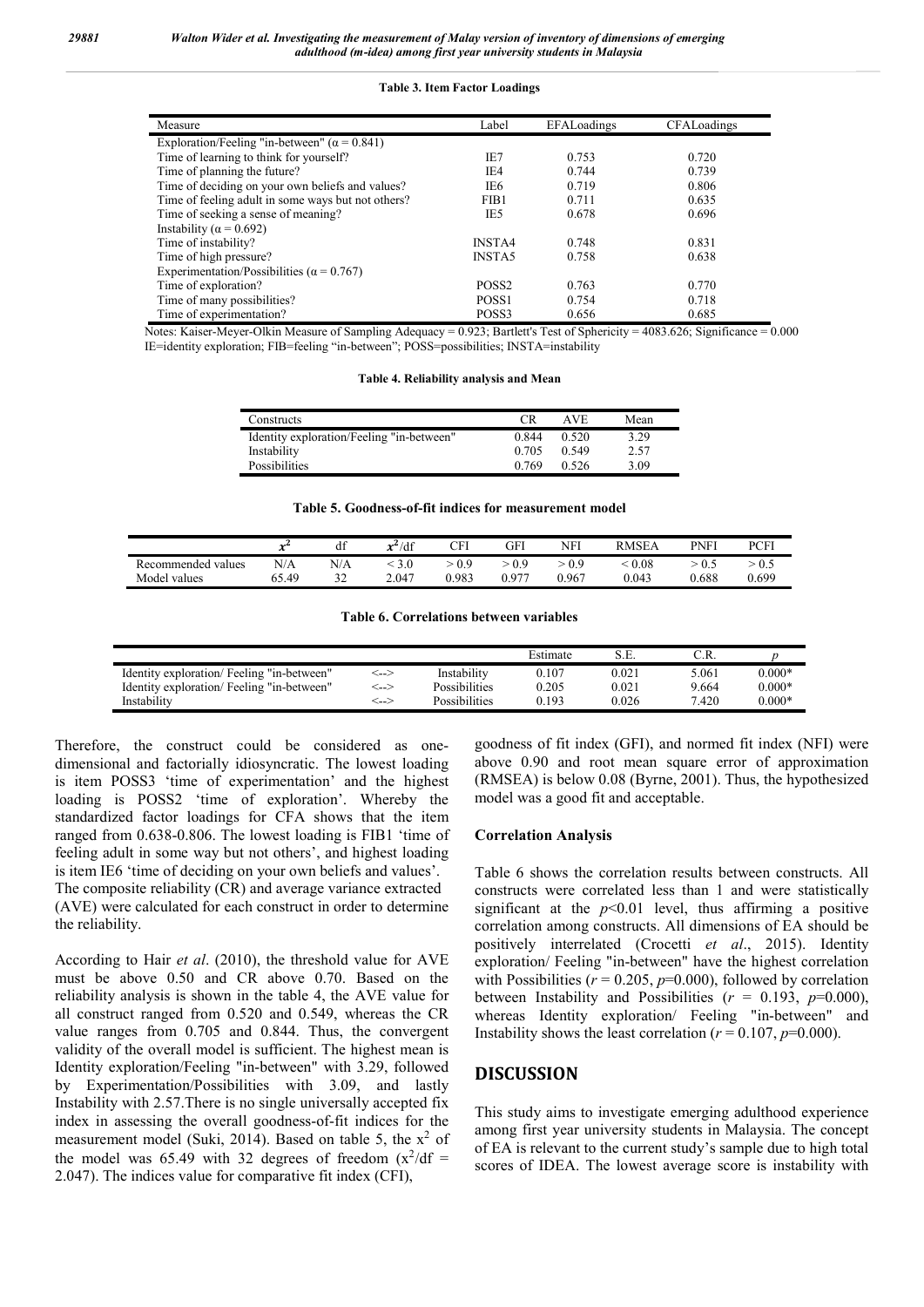2.57 which in accordance with past nation studies such as Macek, *et al*. (2007); Arias and Hernández (2007); Facio *et al*. (2007); Sirsch *et al*. (2009); Negru (2012); Hill *et al*. (2015); Croceti *et al*. (2015). All these studies reported instability as the lowest mean in EA dimensions, whereas the highest average score of EA dimension in the current study is Identity Exploration/Feeling "in-between". Furthermore, the three items that have the highest average scores are "time of planning the future?", "time of learning to think of yourself?", and "time of deciding on your own beliefs and values?" with 2,39, 2.34, 2.28 respectively are from the original subscale of identity exploration. This indicates that first year university students in this study have a positive experience of EA by focusing on self-exploring and minimal experience of instability. The item "time of feeling an adult in some ways but not others" also shows high average score with 3.18 that indicates emerging adults exists in the sample of the first year university students in Malaysia.

The original IDEA was also tested for validity in the Malaysian sample. The M-IDEA was reduced from 28 items to only 10 items. The M-IDEA was retained into three sub-scales with Identity exploration/Feeling "in-between", Instability, and Possibilities. Other-focused dimension was excluded from the analysis, whereas self-focused was removed due to low loadings during the CFA. This indicates that the sample of this study does not experience self-focus. Arnett (2000) mentioned that EA period is a culturally constructed group. Countries in Asia are focusing highly on the filial bond where children need to oblige their parents. Similarly, emerging adults in Malaysia, particularly first year university students share the same characteristics with other Asian countries as having collectivist culture, where emerging adult children are interdependence and authority goes to the parent (Ishak 2000; Syed and Mitchell 2013).

Due to the elimination of all self-focus items in the current study, it can be assumed that first year students in Malaysia experience a period of achieving responsibility towards self and others, they are not completely free from obligations and responsibilities, but rather negotiating their autonomy and relationship with their parents (Katsiaficas *et al*. 2014). The second sub-scales for M-IDEA is Instability, with only two items which are "time of instability?" and "time of high pressure?" During the transition to the university, the first year students tend to perceive whether they could fulfil all the demands of university life (Siah and Tan 2015). During this period, they are achieving autonomy from their parents, experiencing and focusing on exploring the new environment and creating a new social tie among faculty members, course mates and staffs.

All this new experience has prompted an unstable condition that would point to a stressful experience of transition. Instability shows a consistent dimension in IDEA for several research, such as Atak and Çok (2008); Hill *et al*. (2015); Pérez *et al*. (2008). Therefore, the finding of the current research corroborates the aspect of unstable experience during EA. The third sub-scale derived from M-IDEA is Experimentation/Possibilities with three items (e.g. Time of exploration?). The current findings for Experimentation/

Possibilities sub-scale are similar to the findings of Dutra-Thomé (2013) in the sample of Brazilian emerging adults. Although the transition to the university is perceived as tense and full of struggles, first year students are optimistic in dealing with university demands. The first year students' idea of experimentation/possibilities seems to be taken by seeing this period of EA as a time of trying out new things by experiencing a healthy transition to a new environment. Nevertheless, two of the items from the original scale, namely "time for open choices?" and "time for trying out new things?" were removed from the M-IDEA. This indicates that although first year students in Malaysia are engaging in an active exploration, they may face fewer opportunities in exploring various choices. In addition, the five items from Instability dimension were also excluded due to low loadings which indicates that the first year students in this study did not experience "confusion", "feeling of restricted", "stressed out", "unpredictability", and "worries" during the transition to university.

This can be assumed that the first year students did not explore different choices openly, therefore reducing their instability aspect. Arnett (2014) emphasized that majority emerging adults are currently in the higher education. Higher institutions are one of the good examples as compared to other institutions which could provide emerging adults with suitable challenges and opportunities for development. In addition, university life is a "social island" which could differentiate with other society and could serve as a secure place for emerging adults to explore opportunities in term of love, career and worldview (Arnett 2000). Practically, the transition to university can enhance the experience of EA with a large opportunity to explore various aspects such as education, social activities, and interaction with people. In order to have a successful transition to university, first year students must remain optimistic about the future and think that everything will flow smoothly if they experiment every possibility offered by the university.

## **Conclusion**

The results of the current study contribute to the psychometric properties of IDEA. It seems like EA experiences are different in the Malaysian culture, particularly among first year university students. This is the first study that examined in detail the experience of EA in the culture of South East Asia, predominantly Malaysia, although a preliminary analysis had been conducted by Wider *et al*. (2015) among second year university students in Malaysia.

In this study, three dimensions (Identity Exploration/Feeling "In-between", Instability, and Possibilities) emerged after undergoing EFA and CFA. "Other-focused" sub-scale was excluded from this study, whereas "Self-focus" dimension was not a factor in the current findings. A total of 18 items was removed and only 10 items were retained for the short version of M-IDEA, thus conclude that the concept of EA by Arnett (2014) is relevant to the sample of this study. As a conclusion, the short version of IDEA-M is a valid measure to assess EA experiences among first year university students in Malaysia.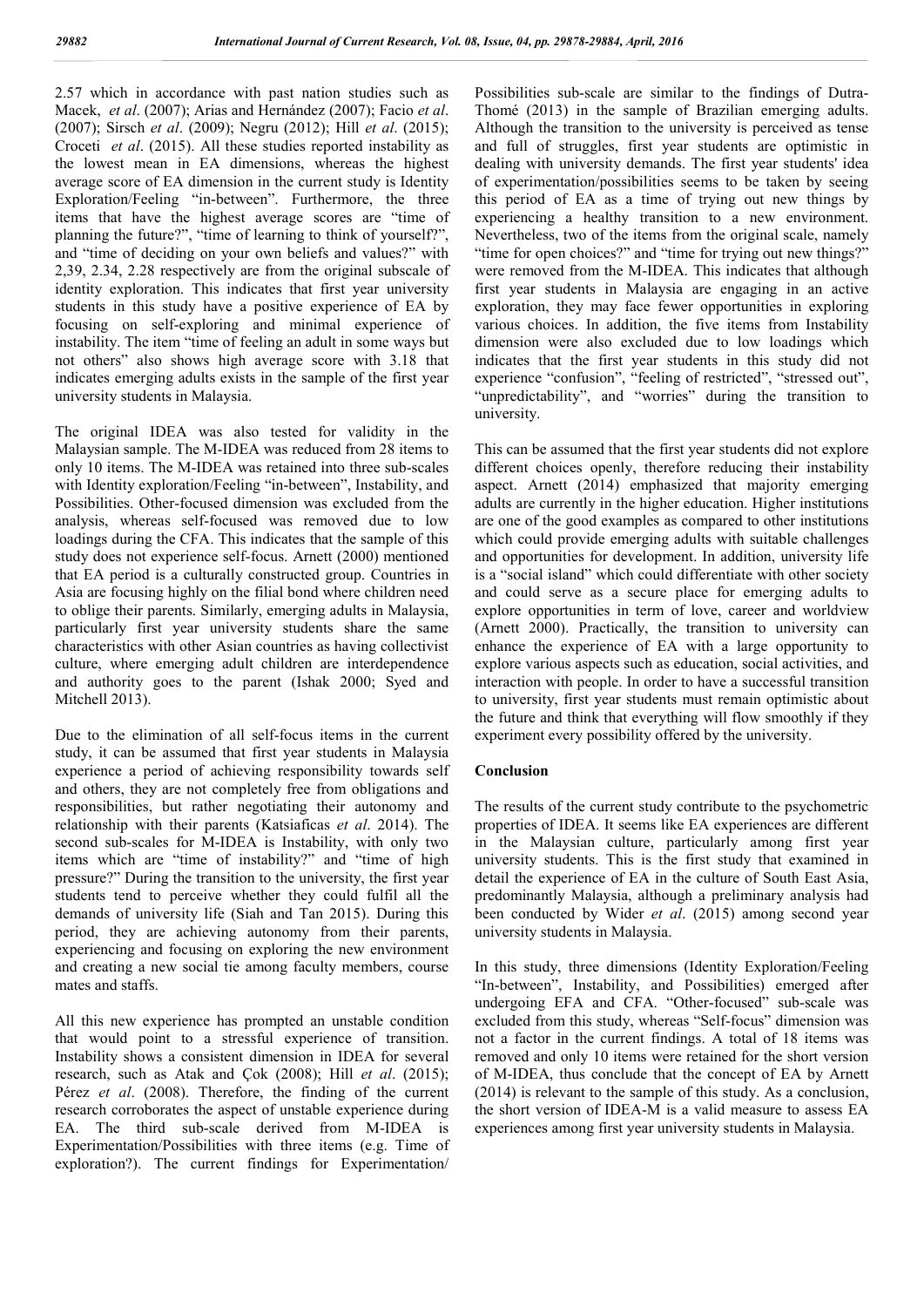## **Acknowledgments**

The authors would like to thank Mostafa Rasoolimanesh and Benjoe S. Sumail for their assistants and constructive comments.

## **Conflict of interest**

The authors declare no conflict of interest for this study.

## **REFERENCES**

- Arias, D. F. and Hernández, A. M. 2007. Emerging adulthood in Mexican and Spanish youth theories and realities. *Journal of Adolescent Research*, *22*(5), 476-503. Doi: 10.1177/0743558407305774
- Arnett, J. J. 2000. Emerging adulthood: A theory of development from the late teens through the twenties. *American psychologist*, *55*(5), 469-480.Doi: http://dx.doi.org/10.1037/0003-066X.55.5.469
- Arnett, J. J. 2006b. The psychology of emerging adulthood: What is known, and what remains to be known? In J. J. Arnett, J. L. Tanner (Eds.), *Emerging adults in America: Comingofage in the 21st century.* (pp. 303-330). Washington, DC US: American Psychological Association.
- Arnett, J. J. 2014. *Emerging adulthood: The winding road from the late teens through the twenties (2nd Ed.)*. Oxford University Press.
- Atak, H. 2011. KimlikgelişimivekimlikBiçimlenmesi: Kuramsalbirdeğerlendirme.
	- *PsikiyatrideGüncelYaklaşımlar, 3* (1),163-213.
- Atak, H. andÇok, F. 2008. The Turkish version of inventory of the dimensions of emerging adulthood (The IDEA). *International Journal of Humanities and Social Sciences*, *3*(7), 148-154.
- Baptist, J. A., Norton, A. M., Aducci, C. J., Thompson, D. E., and Cook, A. 2012. Relationship maintenance behaviors: A cross-cultural examination of emerging adults in romantic relationships. *Journal of Couple & Relationship Therapy*, *11*(1), 33-50.
- Byrne, B. M. 2001. *Structural equation modeling with AMOS: Basic concepts, applications, and programming*. Mahwah, New Jersey: Lawrence Erlbaum Associates, Inc.
- Crocetti, E., Tagliabue, S., Sugimura, K., Nelson, L. J., Takahashi, A., Niwa, T., Sugiura, Y. and Jinno, M. 2015. Perceptions of Emerging Adulthood A Study With Italian and Japanese University Students and Young Workers. *Emerging Adulthood*, 2167696815569848.
- Dutra-Thomé, L. 2013. Emerging adulthood in Southern Brazilians from differing socioeconomic status: social and subjective markers.
- Facio, A., Resett, S., Micocci, F. andMistrorigo, C. 2007. Emerging adulthood in Argentina: An age of diversity and possibilities. *Child Development Perspectives*, *1*(2), 115- 118.
- Hair, J. F. J., Black, W. C., Babin, B. J., Anderson, R. E. and Tatham, R. L. 2010.*Multivariate data analysis a global perspective*.New Jersey: Pearson Education Inc.
- Hill, J. M., Lalji, M., van Rossum, G., van der Geest, V. R. and Blokland, A. A. 2015. Experiencing emerging adulthood in

the Netherlands. *Journal of Youth Studies*, (ahead-of-print), 1-22.

- Ishak, N. M. 2000. Analysis of parental and peer attachment: A comparative study between Asian American and Asian International students studying in American universities. *JurnalPendidikan, 24*, 16–28.
- Kaiser, H. F. 1974. An index of factorial simplicity. *Psychometrika*, *39*(1), 31-36.
- Katsiaficas, D., Suárez-Orozco, C. and Dias, S. I. 2014. "When Do I Feel Like an Adult?" Latino and Afro-Caribbean Immigrant-Origin Community College Students' Conceptualizations and Experiences of (Emerging) Adulthood.*Emerging Adulthood*, 2167696814548059.
- Lisha, N. E., Grana, R., Sun, P., Rohrbach, L., Spruijt-Metz, D., Reifman, A., &Sussman, S. 2014. Evaluation of the psychometric properties of the Revised Inventory of the Dimensions of Emerging Adulthood (IDEA-R) in a sample of continuation high school students. *Evaluation & the health professions*, *37*(2), 156-177.
- Macek, P., Bejček, J. and Vaníčková, J. 2007. Contemporary Czech emerging adults generation growing up in the period of social changes. *Journal of Adolescent Research*, *22*(5), 444-475.
- Negru, O. 2012. The time of your life: Emerging adulthood characteristics in a sample of Romanian high school and university students. *Cognition, Brain, Behavior, 16*(3), 357–367.
- Nelson, L. J., Badger, S. and Wu, B. 2004. The influence of culture in emerging adulthood: Perspectives of Chinese college students*. International Journal of Behavioural Development, 28*, 26–36.
- Pérez, J. C., Cumsille, P. andMartínez, M. L. 2008. Construct validity of the inventory of dimensions of emerging adulthood in a chilean sample. *Poster presented at the biennial meeting of the Society for Research on Adolescence, Chicago, Il.*
- Reifman, A., Arnett, J. J. and Colwell, M. J. 2007. Emerging adulthood: Theory, assessment, and application. *Journal of Youth Development*, *2*(1), 1-12.
- Rosenberger, N. 2007.Rethinking emerging adulthood in Japan: Perspectives from long-term single women. Child Development Perspectives, 1, 92–95.
- Seiter, L. N. 2009. Emerging adulthood in India.Provo, Utah: Brigham Young University.
- Siah, P. C. and Tan, S. H. 2015. Motivational orientation, perceived stress and university adjustment among first year undergraduates in malaysia. *Journal of Institutional Research South East Asia*,*13*(1), 19-29.
- Sirsch, U., Dreher, E., Mayr, E. andWillinger, U. 2009. What does it take to be an adult in Austria? Views of adulthood in Austrian adolescents, emerging adults, and adults. *Journal of Adolescent Research*.
- Suki, N. M. 2014. Investigating the Measurement of Consumer Ecological Behaviour, Environmental Knowledge, Healthy Food, and Healthy Way of Life.*International Journal of Social Ecology and Sustainable Development (IJSESD)*, *5*(1), 12-21.
- Syed, M. and Mitchell, L. L. 2013.Race, Ethnicity, and Emerging Adulthood Retrospect and Prospects. *Emerging Adulthood*, *1*(2), 83-95.